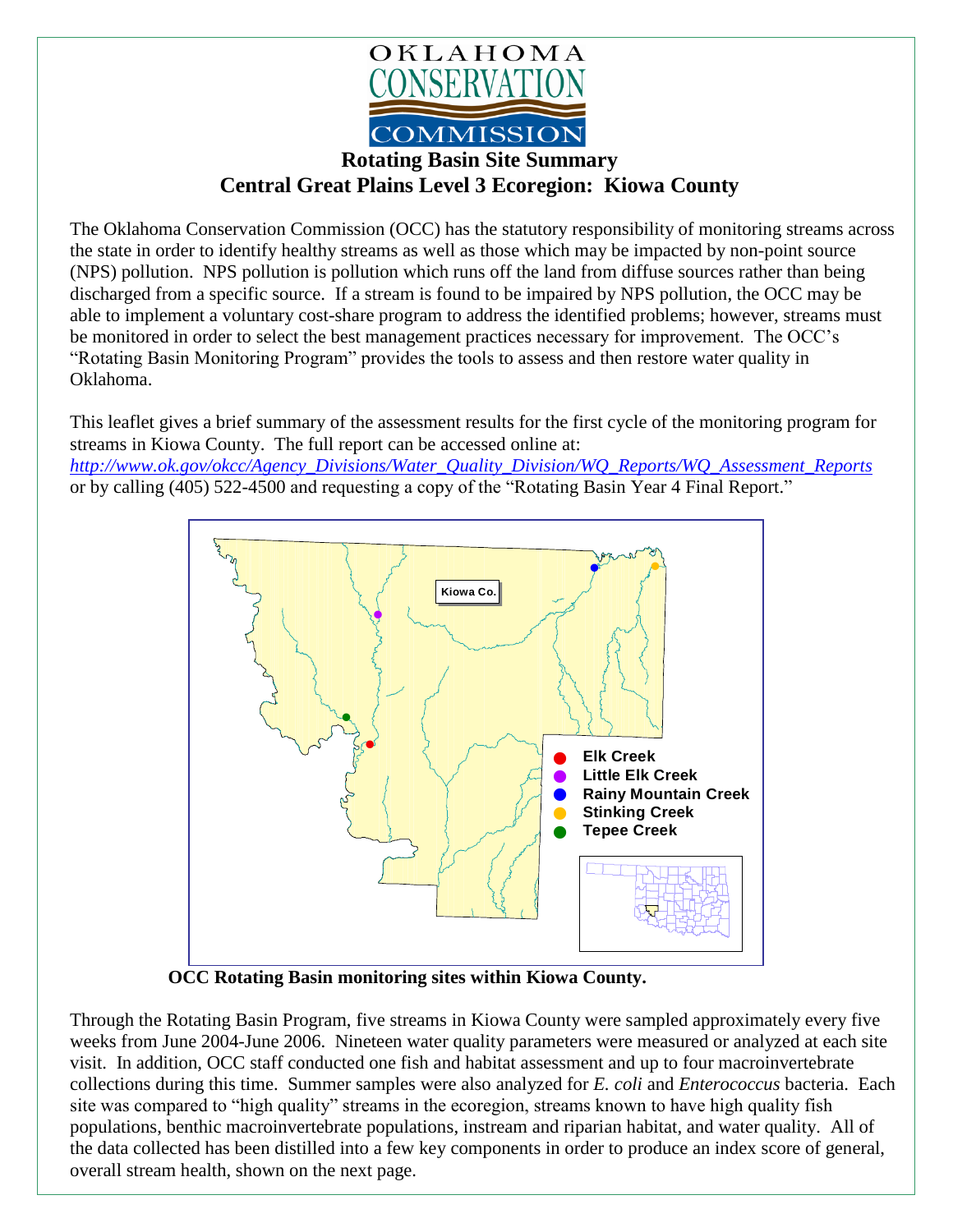**Summary of general stream health as determined by comparison to high quality streams in the Central Great Plains ecoregion and by assessment using Oklahoma State Water Quality Standards†.**

| moderate<br>good<br>poor                               | <b>Moderate</b>                    |                                                 | <b>Poor</b>         |                              |                                 |
|--------------------------------------------------------|------------------------------------|-------------------------------------------------|---------------------|------------------------------|---------------------------------|
|                                                        | <b>Little Elk</b><br><b>Creek</b>  | <b>Rainy</b><br><b>Mountain</b><br><b>Creek</b> | Elk<br><b>Creek</b> | <b>Tepee</b><br><b>Creek</b> | <b>Stinking</b><br><b>Creek</b> |
| <b>Overall Stream Health</b>                           | 43                                 | 33                                              | 23                  | 17                           | 13                              |
| Phosphorus                                             | 5                                  | 5                                               | 5                   | 5                            | 5                               |
| Nitrogen                                               | 5                                  | 5                                               | 5                   | 5                            | 5                               |
| Ammonia                                                | 5                                  | 5                                               | 5                   | 5                            | 5                               |
| Dissolved Oxygen                                       | 5                                  | 5                                               | 5                   | $-5$                         | $-5$                            |
| pH                                                     | 5                                  | 5                                               | 5                   | 5                            | 5                               |
| Turbidity                                              | 5                                  | $-5$                                            | $-5$                | 5                            | $-5$                            |
| Salts (chloride, sulfate, TDS)                         | 5                                  | $-5$                                            | $5\overline{)}$     | $-5$                         | $-5$                            |
| Fish                                                   | 5                                  | 5                                               | $-5$                | 1                            | 5                               |
| Macroinvertebrates                                     | 3                                  | $5\overline{)}$                                 | $\overline{3}$      | 3                            | $\overline{3}$                  |
| Instream/Riparian Habitat                              | 5                                  | 5                                               | 5                   | 3                            | 5                               |
| Bacteria                                               | $-5$                               | $\overline{3}$                                  | $-5$                | $-5$                         | $-5$                            |
|                                                        | Scale of 1-5 with 5 being the best |                                                 |                     |                              |                                 |
| KEY: $1 =$ significantly lower than high quality sites |                                    |                                                 |                     |                              |                                 |

KEY: 1=significantly lower than high quality sites

3=not as good as high quality sites but not impaired

5=equal to or better than high quality sites in the area

-5=impaired by state standards

**Elk Creek (OK311500-03-0010G):** This stream is on the state's 303(d) list† as impaired due to high turbidity and bacteria. The fish community is impaired by state standards, and the macroinvertebrate community is not as healthy as the high quality sites in the ecoregion.

**Little Elk Creek (OK311500-03-0040D):** This stream is on the state's  $303(d)$  list<sup>†</sup> as impaired for bacteria, as are many streams across the state. The macroinvertebrate community is not as healthy as the high quality sites in the ecoregion, but all other parameters are equal to or better than the high quality sites in the area.

**Rainy Mountain Creek (OK310830-02-0060G):** This stream is on the state's 303(d) list<sup>†</sup> as impaired due to high turbidity and high chloride levels. The macroinvertebrate community is not as healthy as the high quality sites in the ecoregion, but all other parameters are equal to or better than the high quality sites in the area.

**Stinking Creek** (**OK310830-02-0020D**): This stream is on the state's 303(d) list<sup>†</sup> as impaired due to high levels of turbidity, chloride, and bacteria as well as low dissolved oxygen levels. The macroinvertebrate community is not as healthy as the high quality sites in the ecoregion.

**Tepee Creek (OK311500-01-0110D):** This stream is on the state's 303(d) list† as impaired due to high levels of salts and bacteria as well as low dissolved oxygen levels. The fish community is "very poor" compared to the reference sites in the area, and the macroinvertebrate community and instream habitat is not as healthy as the high quality sites in the ecoregion.

† A description of the use of Oklahoma Water Quality Standards to assess streams and the 2008 results are described in the DEQ's 2008 Integrated Report, accessible online at *http://www.deq.state.ok.us/wqdnew/305b\_303d/2008\_integrated\_report\_entire\_document.pdf*